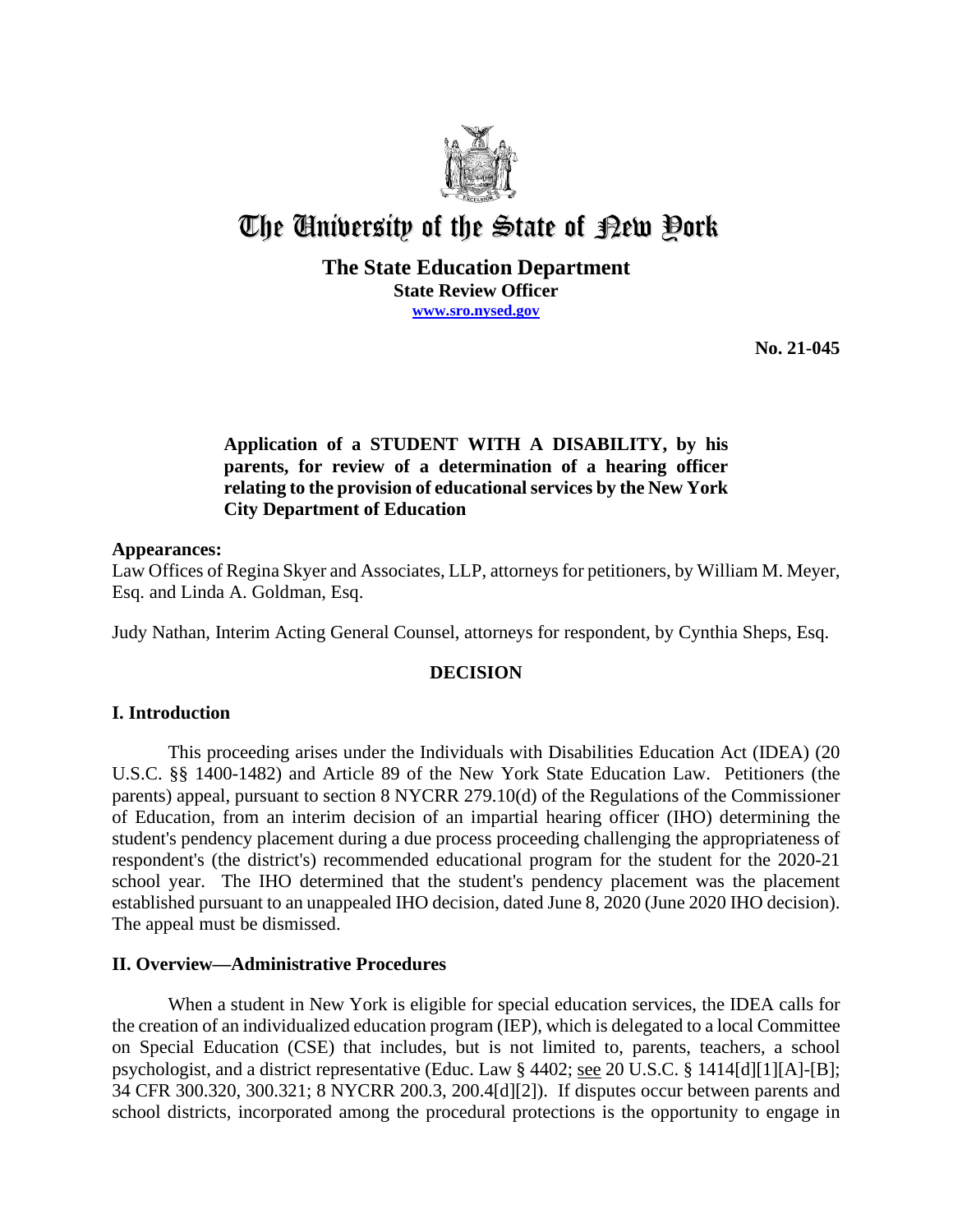§§ 1221e-3, 1415[e]-[f]; Educ. Law § 4404[1]; 34 CFR 300.151-300.152, 300.506, 300.511; 8 mediation, present State complaints, and initiate an impartial due process hearing (20 U.S.C. NYCRR 200.5[h]-[*l*]).

 disputed matters between parents and school districts regarding "any matter relating to the 300.507[a][1]). First, after an opportunity to engage in a resolution process, the parties appear at NYCRR 200.5[j]). An IHO typically conducts a trial-type hearing regarding the matters in dispute process (34 CFR 300.510[b][2], [c], 300.515[a]; 8 NYCRR 200.5[j][5]). A party may seek a IHO is binding upon both parties unless appealed (Educ. Law § 4404[1]). New York State has implemented a two-tiered system of administrative review to address identification, evaluation or educational placement of a student with a disability, or a student suspected of having a disability, or the provision of a free appropriate public education to such student" (8 NYCRR 200.5[i][1]; see 20 U.S.C. § 1415[b][6]-[7]; 34 CFR 300.503[a][1]-[2], an impartial hearing conducted at the local level before an IHO (Educ. Law § 4404[1][a]; 8 in which the parties have the right to be accompanied and advised by counsel and certain other individuals with special knowledge or training; present evidence and confront, cross-examine, and compel the attendance of witnesses; prohibit the introduction of any evidence at the hearing that has not been disclosed five business days before the hearing; and obtain a verbatim record of the proceeding (20 U.S.C. § 1415[f][2][A], [h][1]-[3]; 34 CFR 300.512[a][1]-[4]; 8 NYCRR 200.5[j][3][v], [vii], [xii]). The IHO must render and transmit a final written decision in the matter to the parties not later than 45 days after the expiration period or adjusted period for the resolution specific extension of time of the 45-day timeline, which the IHO may grant in accordance with State and federal regulations (34 CFR 300.515[c]; 8 NYCRR 200.5[j][5]). The decision of the

Officer (SRO) (Educ. Law § 4404[2]; <u>see</u> 20 U.S.C. § 1415[g][1]; 34 CFR 300.514[b][1]; 8 NYCRR 200.5[k]). The appealing party or parties must identify the findings, conclusions, and 300.514[b][2]; 8 NYCRR 279.12[a]). The SRO must ensure that a final decision is reached in the review and that a copy of the decision is mailed to each of the parties not later than 30 days after A party aggrieved by the decision of an IHO may subsequently appeal to a State Review orders of the IHO with which they disagree and indicate the relief that they would like the SRO to grant (8 NYCRR 279.4[a]). The opposing party is entitled to respond to an appeal or cross-appeal in an answer (8 NYCRR 279.5). The SRO conducts an impartial review of the IHO's findings, conclusions, and decision and is required to examine the entire hearing record; ensure that the procedures at the hearing were consistent with the requirements of due process; seek additional evidence if necessary; and render an independent decision based upon the hearing record (34 CFR the receipt of a request for a review, except that a party may seek a specific extension of time of the 30-day timeline, which the SRO may grant in accordance with State and federal regulations (34 CFR 300.515[b], [c]; 8 NYCRR 200.5[k][2]).

#### **III. Facts and Procedural History**

 unnecessary. Briefly, the student attended a 12-month school year program at a nonpublic school during the 2017-18 school year (see Parent Ex. B at pp. 4-5). At an impartial hearing held the student a FAPE, and an IHO determined that the parents' unilateral placement of the student at Given the limited scope of this appeal, a recitation of the student's educational history is concerning the parents' allegation that the district failed to offer the student a free appropriate public education (FAPE) for the 2017-18 school year, the district conceded that it failed to offer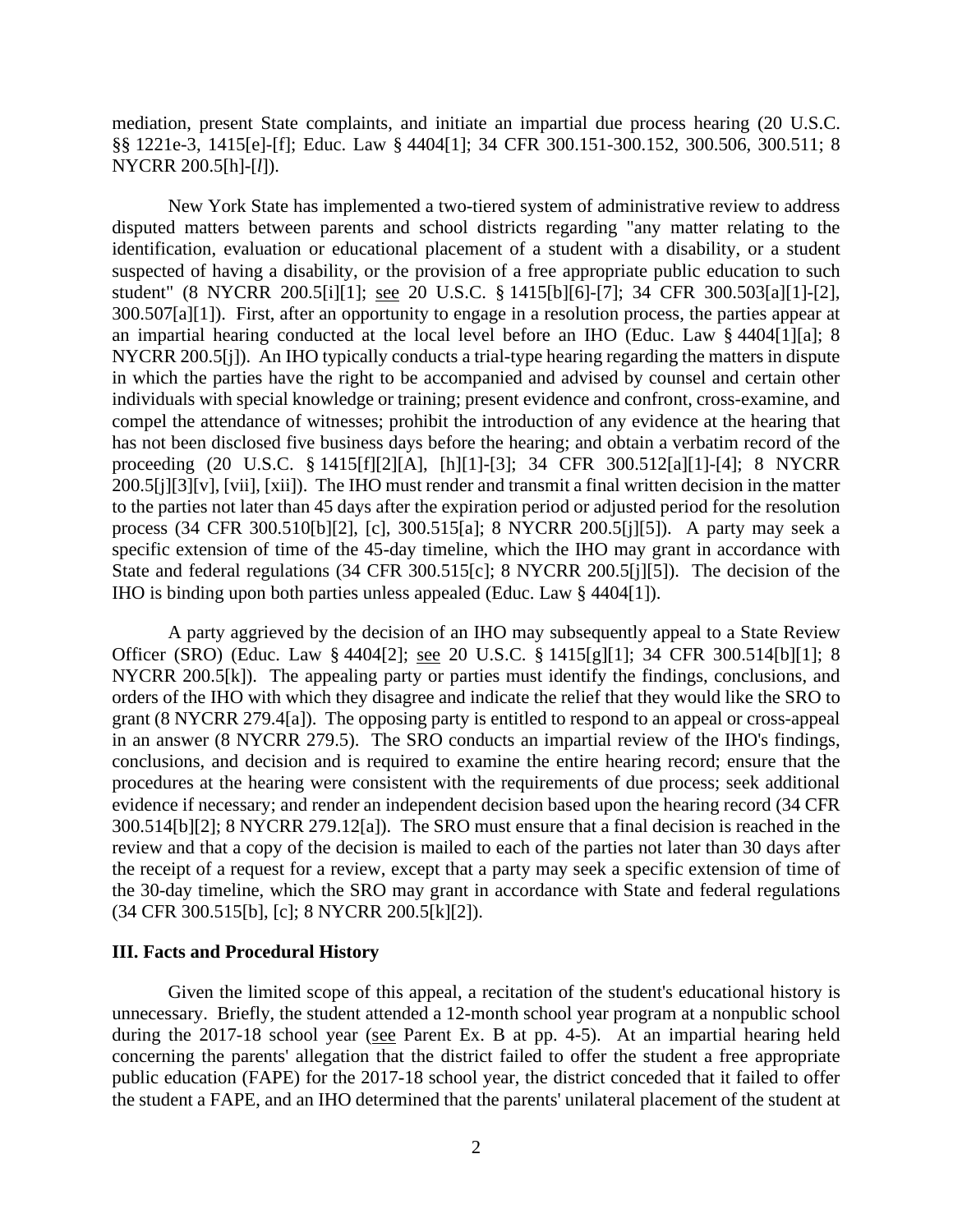the nonpublic school was appropriate (*id.* at pp. 8-11). The IHO in that case ordered the district to outstanding payments" for the 2017-18 school year  $(id.$  at p. 11).<sup>1</sup> Although sparse, the evidence in the hearing record reveals that the student attended the same nonpublic school from summer [2](#page-2-1)017 through summer 2019 (see Tr. p. 7; Parent Ex. C at p. 2; see generally Parent Ex. B).<sup>2</sup> reimburse the parents for the out-of-pocket costs of the student's unilateral placement for the 2017- 18 school year, and further ordered the district to directly pay the nonpublic school for "all

Tr. p. 7).<sup>[3](#page-2-2), 4</sup> The evidence in the hearing record indicated that the parents alleged that the district Titus was appropriate (see Parent Ex. A at pp. 14-25, 28). According to the June 2020 IHO p. 14). As relief, the IHO ordered the district, in part, to reimburse the parents for the costs of the the 2019-20 school year ( $\underline{\text{id.}}$  at p. 27).<sup>[5](#page-2-4)</sup> In addition, the IHO ordered the district to directly pay Thereafter, by letter dated August 21, 2019, the parents notified the district of their intention to unilaterally place the student at the Titus School (Titus)—a different nonpublic school—which the student began attending in September 2019 (see Parent Ex. A at p. 1; see also failed to offer the student a FAPE for the 2019-20 school year, and in the June 2020 IHO decision issued with respect to that allegation, an IHO concluded that the district failed to offer the student a FAPE for the 2019-20 school year and that the parents' unilateral placement of the student at decision, the district did not present any documentary or testimonial evidence or "defend its failure to hold an IEP meeting or its failure to provide a school placement" at the impartial hearing (id. at student's attendance at Titus—and as paid pursuant to the terms of the enrollment contract—for

<span id="page-2-0"></span><sup>(</sup>see Parent Ex. B at p. 11). According to the evidence in the hearing record, the March 2018 IHO decision formed 2019—pursuant to a pendency placement—that he had been continuously attending since the 2017-18 school year (see Parent Exs. B at p. 4; C at p. 2). <sup>1</sup> The IHO's decision concerning the 2017-18 school year was dated March 22, 2018 (March 2018 IHO decision) the basis for the student's pendency placement while the parents challenged whether the district offered the student a FAPE for the 2019-20 school year; as such, the student remained at the same nonpublic school during summer

<span id="page-2-1"></span> either the parents' attorney or the district's attorney—as neither party presented witnesses in support of their <sup>2</sup> To be clear, any and all information gleaned from the impartial hearing transcript refers to statements made by respective positions to establish the student's pendency placement (see Tr. pp. 1-22).

<span id="page-2-2"></span><sup>&</sup>lt;sup>3</sup> The hearing record does not include a copy of the parents' August 2019 letter (see generally Tr. pp. 1-22; Parent Exs. A-D).

<span id="page-2-3"></span>that nonpublic school remained an appropriate educational setting for him (see Parent Ex. A at pp. 2, 15-16). For example, as noted in the hearing record, a spring 2019 neuropsychological evaluation of the student indicated that occasionally getting into fights" (id. at p. 2). Additionally, the evaluator determined that the student "required a program that provided intensive support in a small class setting, with a strong behavioral approach" (id. at p. 15). 4 According to the evidence in the hearing record, during the 2018-19 school year the parents had grown increasingly concerned about the student's escalating behaviors at his then-current nonpublic school and whether he presented "at times with oppositional behavior and, although socially inclined, ha[d] difficulty making friends, Thereafter, Titus was "identified as an appropriate placement" to meet the student's needs and as "recommended by the physician who conducted the most recent neuropsychological evaluation, based on [the s]tudent's behavior and his need for intensive one-on-one support, particularly with regard to his toileting and behavioral issues and his anxiety" (id. at pp. 15-16).

<span id="page-2-4"></span> $5$  The hearing record does not include a copy of the enrollment contract with Titus for the 2019-20 school year (see generally Tr. pp. 1-22; Parent Exs. A-D). According to the June 2020 IHO decision, the enrollment contract was executed in August 2019 (see Parent Ex. A at p. 25).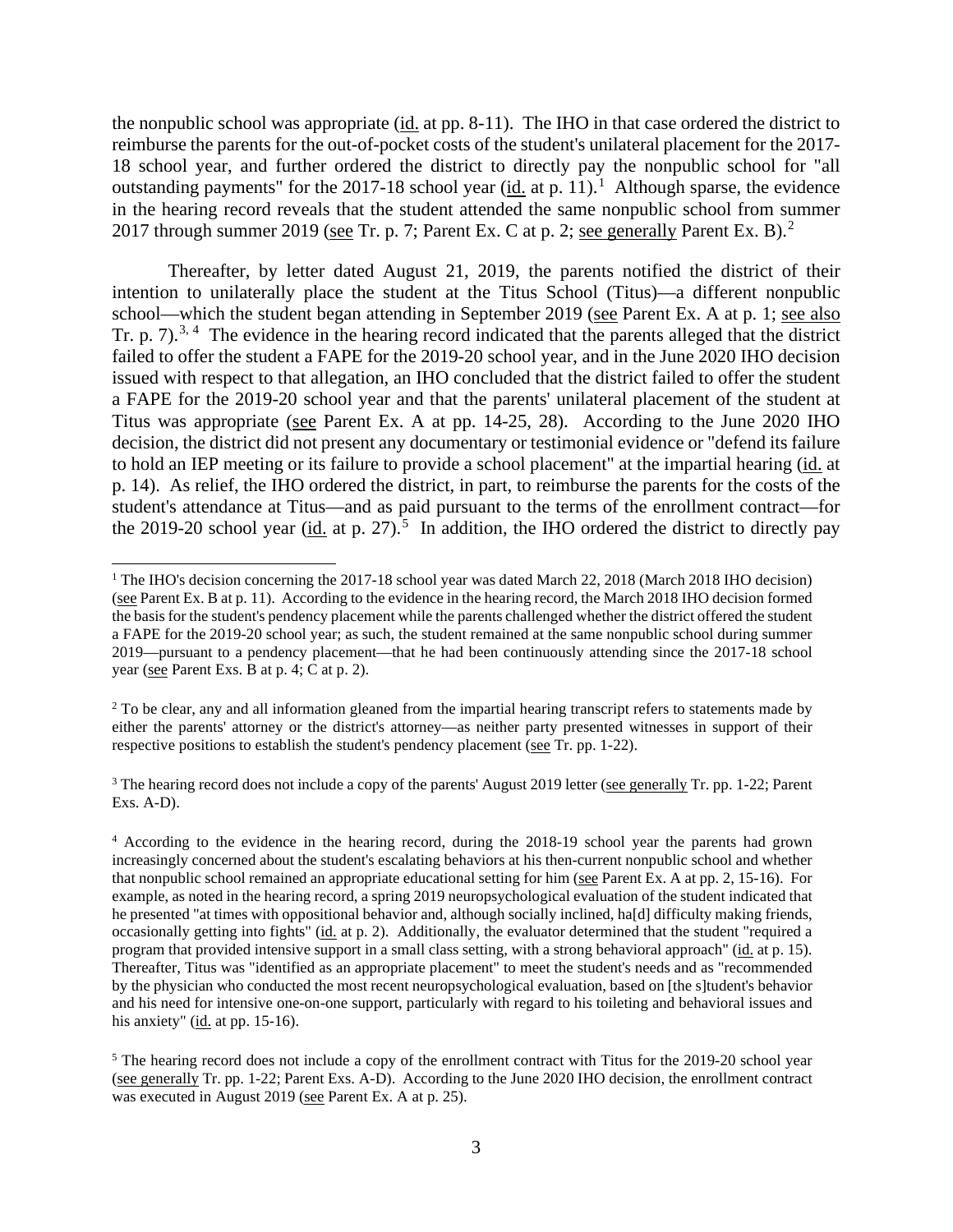Titus for "any remaining balance of tuition" pursuant to the terms of the enrollment contract (<u>id.</u>). Neither party appealed the June 2020 IHO decision (see Tr. pp. 5-6). Neither party appealed the June 2020 IHO decision (see Tr. pp. 5-6).

the 2020-21 school year (see Tr. p. [6](#page-3-0); Req. for Rev. Ex. AA at pp. 4-5).<sup>6</sup> On January 5, 2021, the concerning the student's pendency placement (see Tr. pp. 1-22; see generally Parent Exs. A-D). year program (see Tr. pp. 5-[7](#page-3-1), 9-10; see also Parent Ex. A at pp. 27-28).<sup>7</sup> The district's attorney a 10-month school year" in 2019-20 and the IHO's reimbursement award for that school year was limited to the 10-month school year (Tr. p. 6). Shortly after the issuance of the June 2020 IHO decision, the parents alleged in a due process complaint notice dated July 1, 2020 that the district failed to offer the student a FAPE for parties proceeded to an impartial hearing, and on that date, presented their respective positions While both parties agreed that the unappealed, June 2020 IHO decision formed the basis for the student's pendency placement at Titus, the parties disagreed as to whether the same decision informed the IHO regarding whether the pendency placement was a 10-month or 12-month school pointed out that, while "Titus [was] usually a 12-month program, the student was only enrolled for

 because he "did not gain enrollment" and was not "offered a spot to the program" until September 2019 (Tr. p. 7). In support of the position that the IHO should order the student's pendency student had been recommended for 12-month school year programs in the past (see Tr. pp. 7-9; see generally Parent Exs. B-D). Ultimately, the IHO indicated that, based on the unappealed, June 2020 IHO decision, the student's pendency placement consisted of a 10-month school year p. 14). The IHO further noted that "pulling prior decisions which may have dealt with 12-month The parents' attorney conceded that the student had only attended Titus for a 10-month school year program during the 2019-20 school year—i.e., September 2019 through June 2020 placement on a 12-month school year basis, the parents' attorney pointed to extrinsic evidence entered into the hearing record, which, according to the parents' attorney, demonstrated that the program because a 12-month school year program could not be "derive[d] from that decision" (Tr. programs d[id] not change what [was] in [the June 2020 IHO decision]" (id. at pp. 14-15).

 provide the following as the student's pendency placement: "tuition reimbursement for the Titus Educational Services" (Interim IHO Decision). The IHO ordered the student's pendency In an interim decision on pendency dated January 6, 2021, the IHO ordered the district to School, and reimbursement for five hours per week of 1:1 Behavioral Therapy, two hours per month of Parent Training, Extended School Day service three days per week, and Supplemental

<span id="page-3-0"></span> $6$  A copy of the parents' July 2020 due process complaint notice was not entered into evidence as an exhibit during the impartial hearing (see generally Tr. pp. 1-22; Parent Exs. A-D). The district also failed to submit a copy of record (see 8 NYCRR 279.9[a]). To the extent that State regulation automatically considers a due process accompanying the parents' request for review (Req. for Rev. Ex. AA at pp. 4-7) will be accepted as part of the the July 2020 due process complaint notice to the Office of State Review as part of the administrative hearing complaint notice as part of the administrative hearing record to be filed with the Office of State Review regardless of whether it was formally entered into the hearing record as evidence, the July 2020 due process complaint notice hearing record and will be cited to as "Req. for Rev. Ex. AA."

<span id="page-3-1"></span> documents, while provided to the parents' attorney, had not been provided to the IHO (Tr. pp. 5-6).  $<sup>7</sup>$  The district elected not to enter any documentary evidence into the hearing record with respect to the student's</sup> pendency placement; instead, the district's attorney indicated that any documents provided through disclosure for the impartial hearing were intended solely for the "substantive hearing"—noting further that the disclosed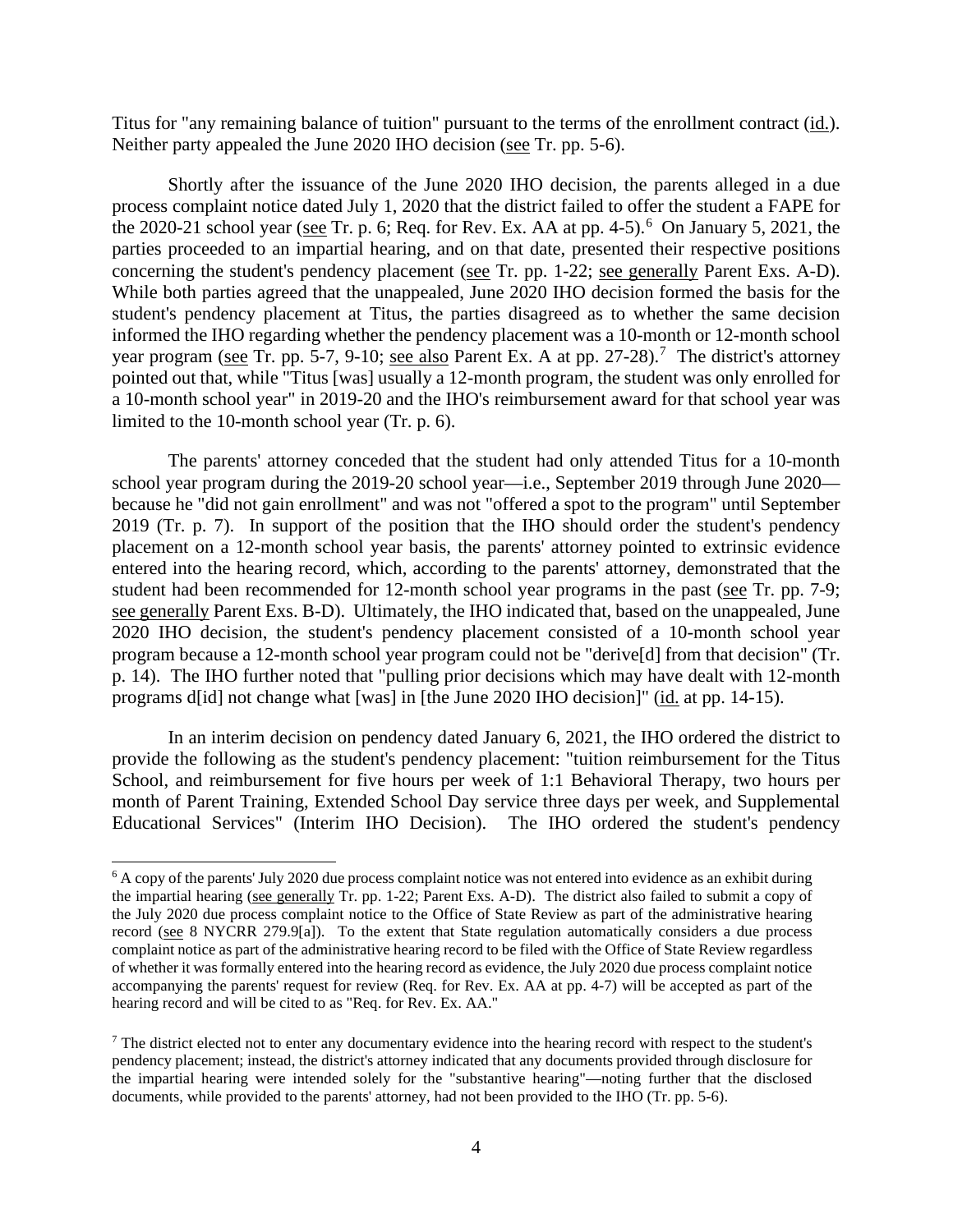was "nunc pro tunc to the filing date of the due process complaint" notice (id.). placement on a 10-month school year basis, and additionally ordered that the pendency decision

#### **IV. Appeal for State-Level Review**

 The parents appeal, arguing that the IHO erred by limiting the student's pendency placement to the funding of a 10-month school year program at Titus rather than a 12-month school year program. [8](#page-4-0) 

the IHO's interim decision regarding pendency.<sup>[9](#page-4-1)</sup> In an answer, the district responds to the parents' allegations and generally argues to uphold

## **V. Applicable Standards**

<u>v. O'Shea</u>, 353 F. Supp. 2d 449, 455-56 [S.D.N.Y. 2005]).<sup>10</sup> Pendency has the effect of an During the pendency of any proceedings relating to the identification, evaluation or placement of the student, the IDEA and the New York State Education Law require that a student remain in his or her then current educational placement, unless the student's parents and the board of education otherwise agree, during the pendency of any proceedings relating to the identification, evaluation or placement of the student (20 U.S.C. § 1415[j]; Educ. Law §§ 4404[4]; 34 CFR 300.518[a]; 8 NYCRR 200.5[m]; see Ventura de Paulino v. New York City Dep't of Educ., 959 F.3d 519, 531 [2d Cir. 2020], cert. denied sub nom. Paulino v. NYC Dep't of Educ., 2021 WL 78218 [U.S. Jan. 11, 2021]; T.M. v. Cornwall Cent. Sch. Dist., 752 F.3d 145, 170-71 [2d Cir. 2014]; Mackey v. Bd. of Educ. for Arlington Cent. Sch. Dist., 386 F.3d 158, 163 [2d Cir. 2004], citing Zvi D. v. Ambach, 694 F.2d 904, 906 [2d Cir. 1982]); M.G. v. New York City Dep't of Educ., 982 F. Supp. 2d 240, 246-47 [S.D.N.Y. 2013]; Student X v. New York City Dep't of Educ., 2008 WL 4890440, at \*20 [E.D.N.Y. Oct. 30, 2008]; Bd. of Educ. of Poughkeepsie City Sch. Dist. automatic injunction, and the party requesting it need not meet the requirements for injunctive relief such as irreparable harm, likelihood of success on the merits, and a balancing of the hardships (Zvi D., 694 F.2d at 906; see Wagner v. Bd. of Educ. of Montgomery County, 335 F.3d 297, 301 [4th Cir. 2003]; Drinker v. Colonial Sch. Dist., 78 F.3d 859, 864 [3d Cir. 1996]). The purpose of the pendency provision is to provide stability and consistency in the education of a student with a disability and "strip schools of the unilateral authority they had traditionally employed to exclude

<span id="page-4-0"></span> Ex. AA). Having accepted the July 2020 due process complaint notice—which was one document sent with the request for review—the parents' request to accept and consider the remaining documents is denied, as those 8 The parents submitted additional documentary evidence for consideration on appeal (see generally Req. for Rev. documents are not needed to issue a decision in this matter.

<span id="page-4-1"></span> $9$  The district also seeks to dismiss the request for review for the failure to comply with the page limit set forth in evidence submitted with the request for review ( $\frac{\text{see}}{\text{If } 5-11}$ ). Upon review, although the parents' request the practice regulations (i.e., 10-page limit) and objects to the consideration of the additional documentary for review violates State regulation because it exceeds the maximum page limit, a dismissal on this basis, alone, is unwarranted at this juncture.

<span id="page-4-2"></span> concluded that parents may not transfer a student from one nonpublic school to another nonpublic school and <sup>10</sup> In Ventura de Paulino v. New York City Department of Education, 959 F.3d 519 (2d Cir. 2020), the Court simultaneously transfer a district's obligation to fund that pendency placement based upon a substantial similarity analysis (see Ventura de Paulino, 959 F.3d at 532-36).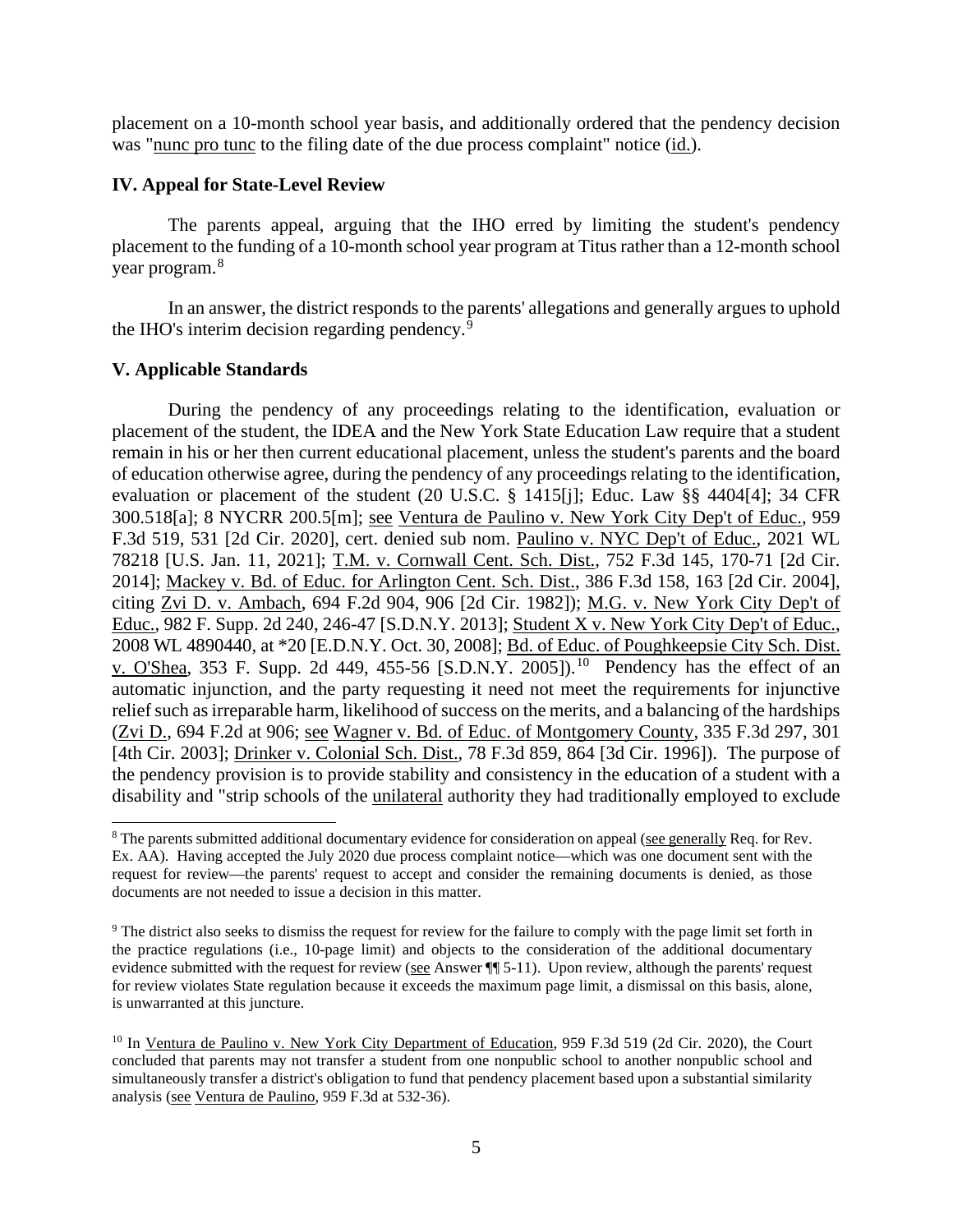Pub. Sch. 79 v. New York City Bd. of Educ., 629 F.2d 751, 753, 756 [2d Cir. 1980]; <u>see</u> Child's disabled students . . . from school" (Honig v. Doe, 484 U.S. 305, 323 [1987] [emphasis in original]; Evans v. Bd. of Educ. of Rhinebeck Cent. Sch. Dist., 921 F. Supp. 1184, 1187 [S.D.N.Y. 1996], citing Bd. of Educ. of City of New York v. Ambach, 612 F. Supp. 230, 233 [E.D.N.Y. 1985]). A student's placement pursuant to the pendency provision of the IDEA is evaluated independently from the appropriateness of the program offered the student by the CSE (Mackey, 386 F.3d at 160- 61; Zvi D., 694 F.2d at 906; O'Shea, 353 F. Supp. 2d at 459 [noting that "pendency placement and appropriate placement are separate and distinct concepts"]). The pendency provision does not require that a student remain in a particular site or location (Ventura de Paulino, 959 F.3d at 532; T.M., 752 F.3d at 170-71; Concerned Parents & Citizens for the Continuing Educ. at Malcolm X Status During Proceedings, 71 Fed. Reg. 46709 [Aug. 14, 2006] [noting that the "current placement is generally not considered to be location-specific"]), or at a particular grade level (Application of a Child with a Disability, Appeal No. 03-032; Application of a Child with a Disability, Appeal No. 95-16).

F.3d at 163; T.M., 752 F.3d at 170-71 [holding that the pendency provision "requires a school district to continue funding whatever educational placement was last agreed upon for the child"]; see Doe v. E. Lyme Bd. of Educ., 790 F.3d 440, 452 [2d Cir. 2015] [holding that a student's v. Raelee, 96 F.3d 78, 83 [3d Cir. 1996]; Letter to Baugh, 211 IDELR 481 [OSEP 1987]). Murphy, 86 F. Supp. 2d at 366; see also Letter to Hampden, 49 IDELR 197 [OSEP 2007]). Under the IDEA, the pendency inquiry focuses on identifying the student's then-current educational placement (Ventura de Paulino, 959 F.3d at 532; Mackey, 386 F.3d at 163, citing Zvi D., 694 F.2d at 906). Although not defined by statute, the phrase "then current placement" has been found to mean either: (1) the placement described in the student's most recently implemented IEP; (2) the operative placement actually functioning at the time when the due process proceeding was commenced; or (3) the placement at the time of the previously implemented IEP (Dervishi v. Stamford Bd. of Educ., 653 Fed. App'x 55, 57-58 [2d Cir. June 27, 2016], quoting Mackey, 386 entitlement to stay-put arises when a due process complaint notice is filed]; Susquenita Sch. Dist. Furthermore, the Second Circuit has stated that educational placement means "the general type of educational program in which the child is placed" (Concerned Parents, 629 F.2d at 753, 756), and that "the pendency provision does not guarantee a disabled child the right to remain in the exact same school with the exact same service providers" (T.M., 752 F.3d at 171). However, if there is an agreement between the parties on the student's educational placement during the due process proceedings, it need not be reduced to a new IEP, and the agreement can supersede the prior unchallenged IEP as the student's then-current educational placement (see Bd. of Educ. of Pawling Cent. Sch. Dist. v. Schutz, 290 F.3d 476, 483-84 [2d Cir. 2002]; Evans, 921 F. Supp. at 1189 n.3; Moreover, a prior unappealed IHO decision may establish a student's current educational placement for purposes of pendency (Student X, 2008 WL 4890440, at \*23; Letter to Hampden, 49 IDELR 197).

#### **VI. Discussion**

As explained herein, the IHO's interim decision regarding the student's pendency placement will not be disturbed.

In this case, the parties agreed at the impartial hearing that the unappealed, June 2020 IHO decision formed the basis for the student's pendency placement at Titus (see Tr. pp. 5-7, 9-10; see